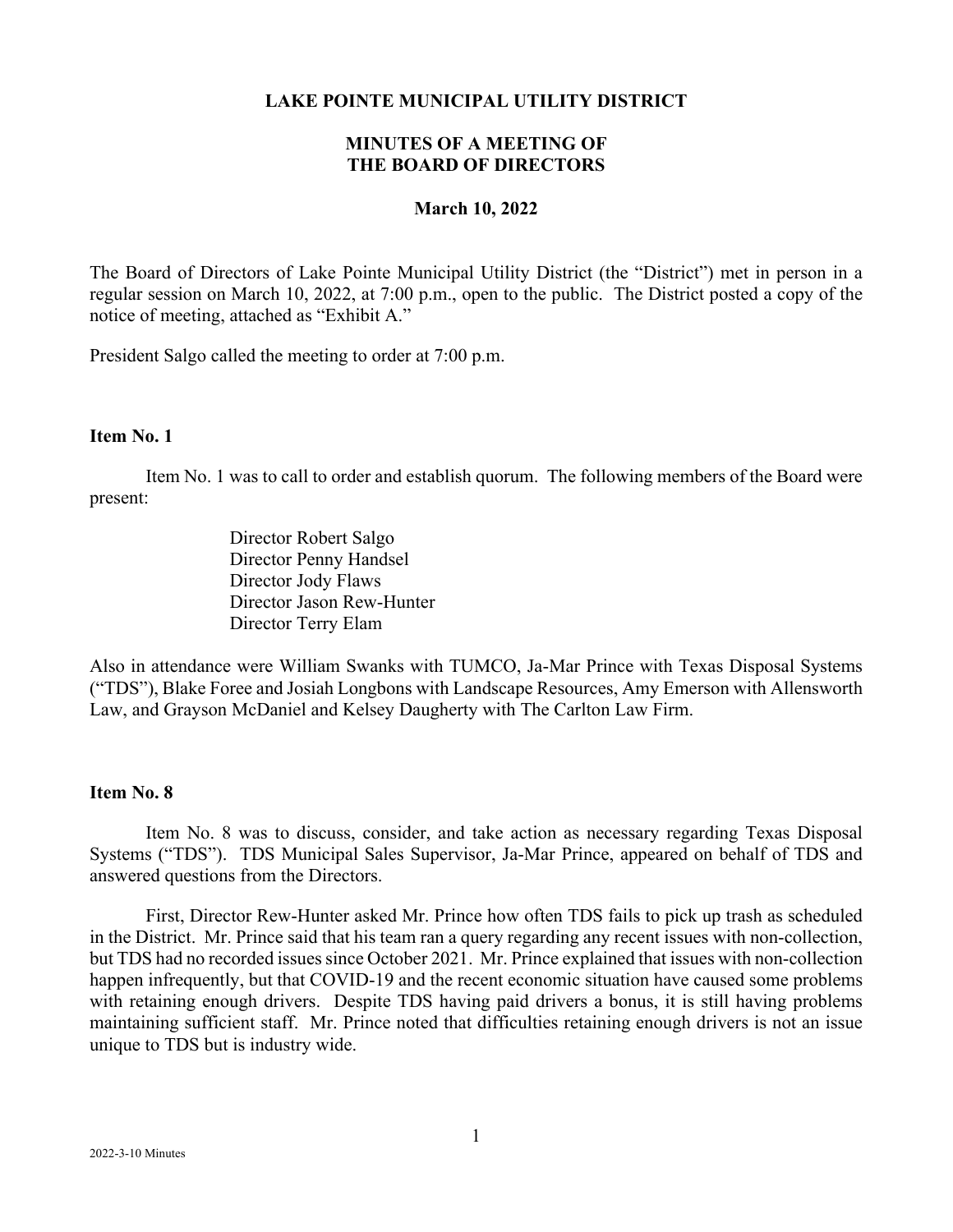Next, Director Rew-Hunter asked Mr. Prince why TDS permits individual households to select from two set dates for bulk trash pickup rather than TDS setting one bulk pickup date for the whole neighborhood. Mr. Prince explained that permitting residents to select their pickup date for bulk trash allows flexibility for the residents. Director Elam mentioned that in the past, there have been times that the Lake Pointe neighborhood would temporarily place a dumpster in an easily accessible location, like the elementary school, for residents to dispose of bulk trash, and asked whether this was successful. Director Handsel explained that there was a lot of leftover trash around the dumpster when it was removed. President Salgo also noted that there was concern in the neighborhood that the dumpster was used by non-residents.

Next, Director Flaws asked Mr. Prince about TDS's recycling pickup schedule, which currently is only once every two weeks. Mr. Prince stated that TDS is considering increasing recycling pickup to once a week, and that he would update the Board on this point within two weeks.

Next, President Salgo asked about TDS's commodity adjustment fee. Mr. Prince responded that the fee was \$2.00 in 2020-2022 and is scheduled to increase to \$2.27 in 2026.

Director Handsel expressed her appreciation for TDS's drivers, noting that she has always had a positive experience with them. Director Elam agreed. The Directors thanked Mr. Prince for taking the time to meet with them.

The Board took **NO ACTION** on this item.

#### **Item No. 6.**

Item No. 6 was to discuss, consider, and take action as necessary regarding landscape services within the Lake Pointe subdivision. Blake Foree, with Landscape Resources, presented a proposal to the Board to purchase a pond pump irrigation controller/freeze sensor for \$248.97. Operations Manager Swanks supported the proposal. Director Rew-Hunter agreed, noting that the Board received several complaints about sprinklers being on while it was raining.

Director Salgo moved to approve Landscape Resources' proposal to purchase a pond pump irrigation controller/freeze sensor for \$248.97. Director Elam seconded the motion. President Salgo asked for questions and, hearing none, called for a voice vote. The motion **PASSED** unanimously.

Next, Mr. Foree presented a proposal for Resaca Boulevard tree trimming for \$6,732.00 and \$3,672.00, for a total of \$10,404.00. President Salgo noted that this is done every two to three years, so it is time to trim the trees again. President Salgo noted that the cost would be allocated to the "tree maintenance" budget line item. Operations Manager Swanks explained that residents are not allowed to cut oak trees from February  $1<sup>st</sup>$  to July  $1<sup>st</sup>$  each year to prevent oak wilt. Mr. Longbons recommended trimming the trees in July instead of December. The Board **tabled** the trimming proposal until the June meeting.

Next, Director Elam asked Landscape Resources about planting in the median on Resaca Boulevard, particularly the benefits and drawbacks of planting Asiatic Jasmine in the median to coordinate with the Asiatic Jasmine behind and along the pillar on Resaca Boulevard. Mr. Longbons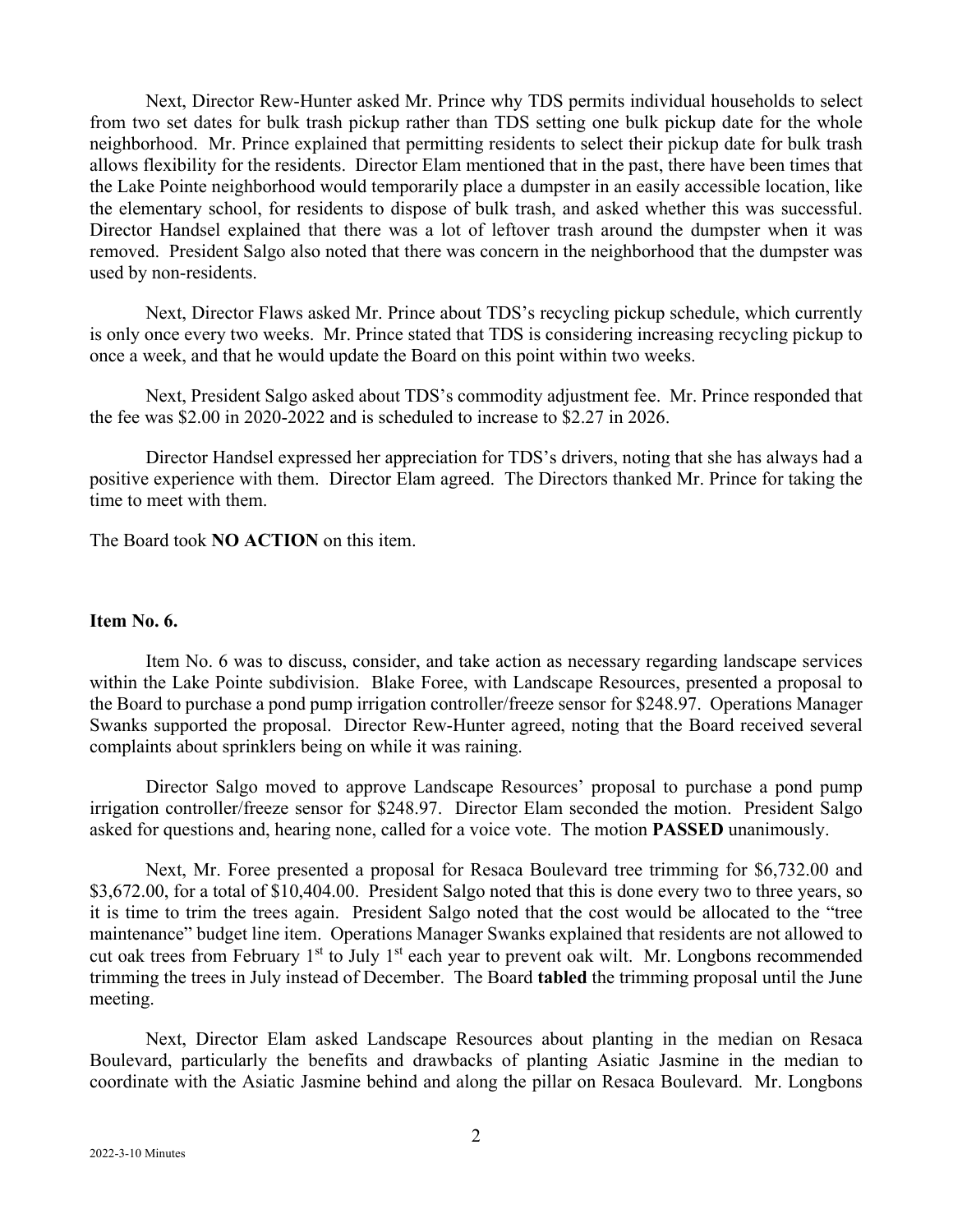said planting in the medians would increase the visual appeal, that Asiatic Jasmine is more visually appealing than sod, and that it recovered well after the February 2021 storm. However, due to the cost of Asiatic Jasmine, Mr. Longbons suggested waiting until the District's next fiscal year, or to consider interspersing Asiatic Jasmine with the more cost-effective Super Blue Liriope (also called "Lilyturf"), since the last time Landscape Resources considered planting vegetation on the three front islands, the estimated cost was close to \$500,000.00. Director Elam asked Landscape Resources to provide proposals for planting Asiatic Jasmine on the two islands on Resaca Boulevard to accomplish as soon as practicable.

Next, the Directors briefly discussed the plan for landscaping along the wall project planned for Resaca Boulevard. President Salgo stated that currently the District's agreement with the Pointe HOA is that the District is responsible for the cost of building the wall, and the HOA will pay for the landscaping and related irrigation along the wall. The most recent estimated price is \$1.7 million, approximately, for construction of the wall and \$400,00 for landscaping and irrigation. Director Flaws requested that Landscape Resources provide a proposal for the landscaping and irrigation. Mr. Longbons agreed to email the Board the designs that were proposed last year and to create design proposals.

Next, Director Elam asked about the schedule Landscape Resources follows regarding clearing brush or dead vegetation around the Community Pond. Operations Manager Swanks explained that brush is cleared as needed and Landscape Resources mows and cuts weeds once a month.

Finally, Director Flaws requested that Landscape Resources send him a copy of their contract with the District to save to the District's network.

The Board took **NO FURTHER ACTION** on this item.

## **EXECUTIVE SESSION**

The Texas Open Meetings Act, Chapter 551 of the Texas Government Code, authorizes the Board of Directors to convene in close or executive session for certain purposes, including receiving legal advice from the District's attorney (Sec. 551.071); discussing real property matters (Sec. 551.072); discussing gifts and donations (Sec. 551.073); discussing security personnel or devices (Sec. 551.076); and discussing information technology security practices (Sec. 551.089). If the Board of Directors goes into executive session to discuss any item on this agenda, the President Officer will announce that the Board will meet in Executive Session will be held, will note the time, and will identify the item to be discussed and the provision of the Open Meetings Act which authorizes the Executive Session. The District may meet in executive session on any agenda item or any item listed below:

- A. the District's Preserve;
- B. West Travis County PUA;
- C. Safety issues related to COVID-19; and
- D. ongoing or pending litigation involving the District.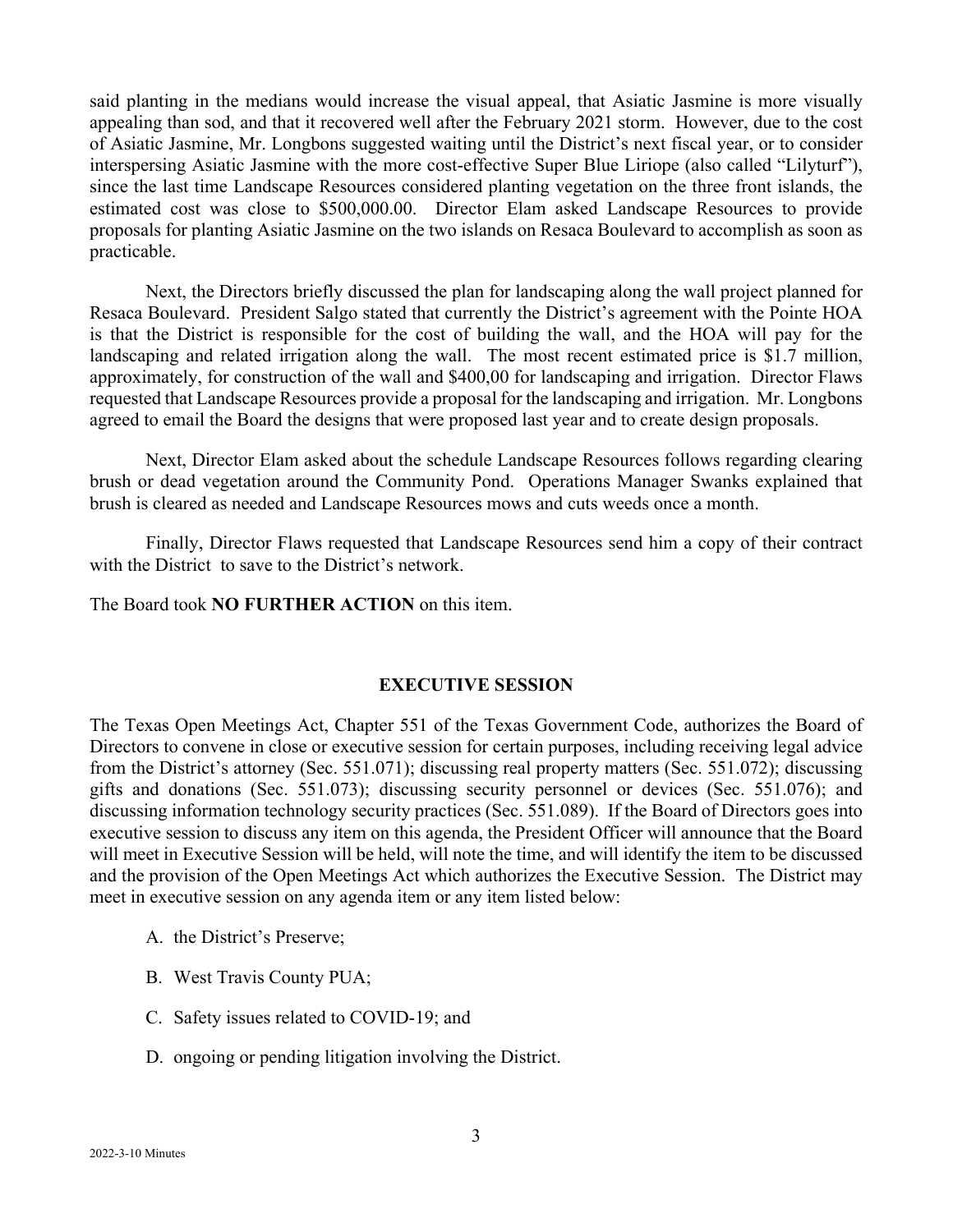At 7:49 p.m., the Board retired to executive session, pursuant to Section 551.071 of the Texas Government Code, to discuss ongoing or pending litigation involving the District with the District's attorney.

At 9:35 p.m., the Board returned from executive session. The Board took no action and made no motions while in Executive Session.

## **Item No. 9**

Item No. 9 was to discuss, consider, and take action as necessary regarding the Boundary (Resaca) Fence project within the Lake Pointe Subdivisions.

President Salgo moved to authorize Director Flaws to work with Amy Emerson, with Allensworth Law, and the Carlton Law Firm to negotiate a reasonable counteroffer to the settlement offer proposed by Johnson Services regarding the contractual dispute concerning construction of the wall. Director Rew-Hunter seconded the motion. President Salgo asked for questions and, hearing none, called for a voice vote. The motion **PASSED** unanimously.

The Board took **NO FURTHER ACTION** on this item.

## **Item No. 5**

Item No. 5 was to discuss, consider, and take action as necessary regarding the District's financial reports and payment of the District's bills and invoices. Operations Manager Swanks and the Directors considered questions regarding the bills from Dyezz Surveillance and Security and from Jones|Carter. It is unclear whether the \$135.31 charged by Dyezz should be charged to the District or the Pointe HOA. The Directors decided to set the Jones|Carter invoice aside to try to determine the reason for 31 hours charged by the design engineer.

Director Elam asked why the District receives more than one electric bill and noted that each bill contains a separate administrative fee. Operations Manager Swanks explained that the District is billed on a per-meter basis and has two meters, one for the pool pump and the other for the Carlsbad fountain and aerator, which explained the separate bills, and each bill imposes an administrative fee.

President Salgo moved to pay the bills except for the bills for Dyezz Surveillance and Security and Jones|Carter. Director Flaws seconded the motion. President Salgo asked for questions and, hearing none, called for a voice vote. The motion **PASSED** unanimously.

The Board took **NO FURTHER ACTION** on this item.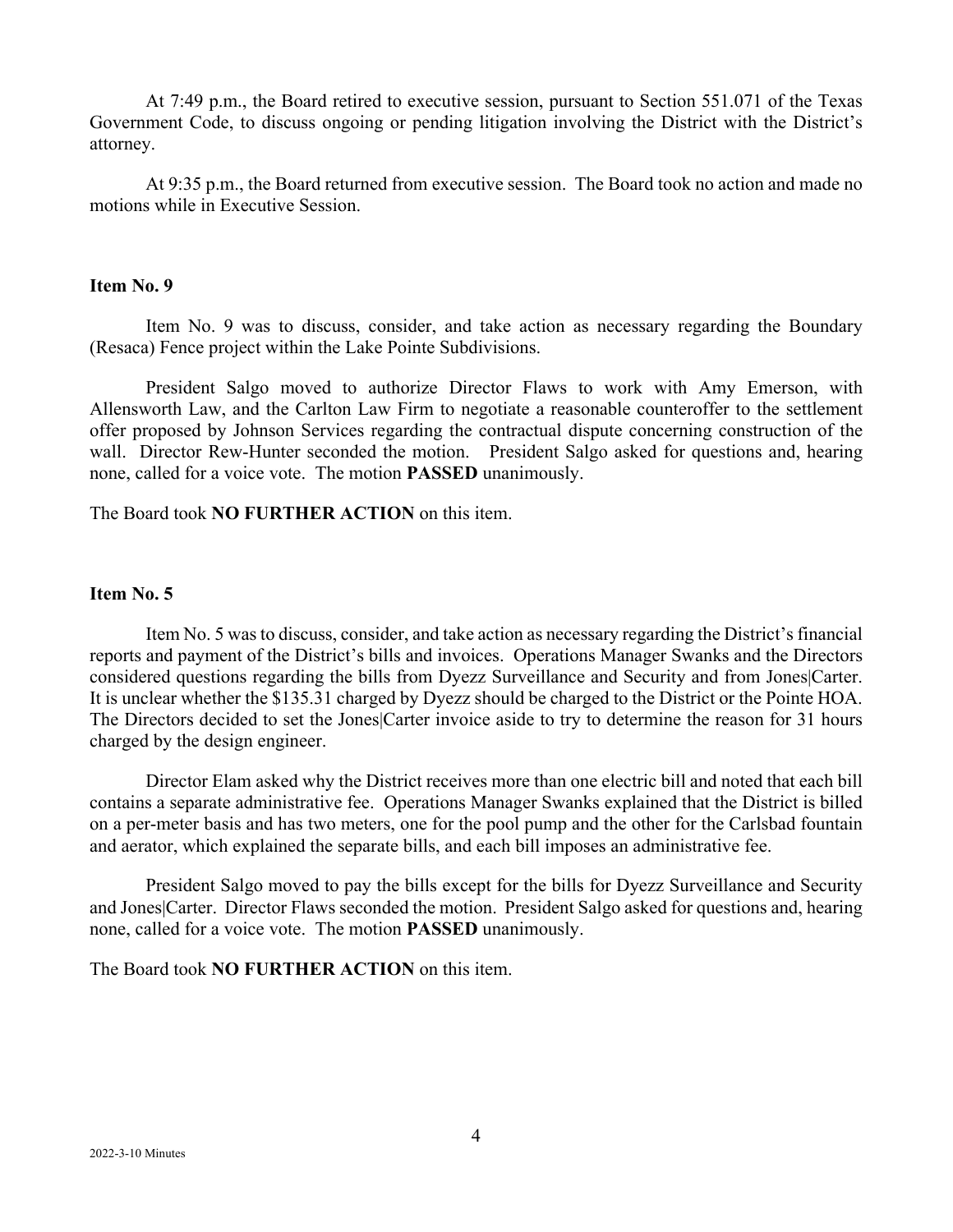#### **Item No. 4**

Item No. 4 was to review and approve minutes of the February 10, 2022, regular meeting, and the February 28, 2022, special meeting. The Directors requested that several revisions be made to the February 10 minutes. Ms. McDaniel agreed to make the revisions.

Director Rew-Hunter moved to approve the minutes, including the revisions to the February 10 minutes. President Salgo seconded the motion. President Salgo asked for questions and, hearing none, called for a voice vote. The motion **PASSED** unanimously.

The Board took **NO FURTHER ACTION** on this item.

## **Item No. 10**

Item No. 10 was to discuss, consider, and take action as necessary regarding maintenance of the District's facilities, including the ongoing Stormwater Basin Maintenance Project.

Operations Manager Swanks presented a proposal from Austin Fence Repair to repair fences around four District ponds, including Normandy Ridge, Lion Club Court, and Napa, for \$2,700. Operations Manager Swanks explained that Austin Fence Repair estimated that it would be ready to perform the fence replacement in six weeks. After a brief discussion, Director Handsel moved to approve the Austin Fence Repair proposal for \$2,700. Director Rew-Hunter seconded the motion. President Salgo asked for questions and, hearing none, called for a voice vote. The motion **PASSED** unanimously.

Next, regarding the chain-link fence at Napa Pond that the Board considered at the February 10 meeting, President Salgo stated that he spoke with Jennifer Reichers with the West Travis County Public Utility Authority ("PUA"), and she is amenable to conveying any ownership interest the PUA has in the location to the District. After the February meeting, Director Elam, Mike Burshnick, Ms. Reichers, and President Salgo met and agreed that the PUA owns the property. President Salgo proposed that the portion of the property where Napa Pond and the surrounding fence are located be surveyed and conveyed to the District. Ms. Reichers asked President Salgo to memorialize the proposal in an email, copying Jason Bethke, for presentation to and consideration by the PUA Board. President Salgo said there was confusion about why the pond was not conveyed to the District originally, and suggested that it might have happened because neither LCRA nor the District conducted a survey of the area.

The Directors discussed the proposed conveyance. Director Handsel asked if there were any environmental concerns regarding the land to be conveyed. Operations Manager Swanks said there were not. Director Elam noted that the area to be conveyed is littered with trash and debris. President Salgo noted that the proposal is just an outline, and not yet a formal deal. Director Handsel stated that she believed the proposal was in the best interest of the community. President Salgo said he would update the Directors about the potential conveyance at the April meeting.

Next, Director Elam reported to the Directors about the Facilities subcommittee, which now consists of four individuals: Director Elam, Kyle Morgan, Anna Barnett, and Jessie D'Andrea. Between the February and March meetings, the subcommittee met to discuss possible improvements to the Carlsbad Pond, including re-stocking the pond with fish. Director Elam presented a proposal from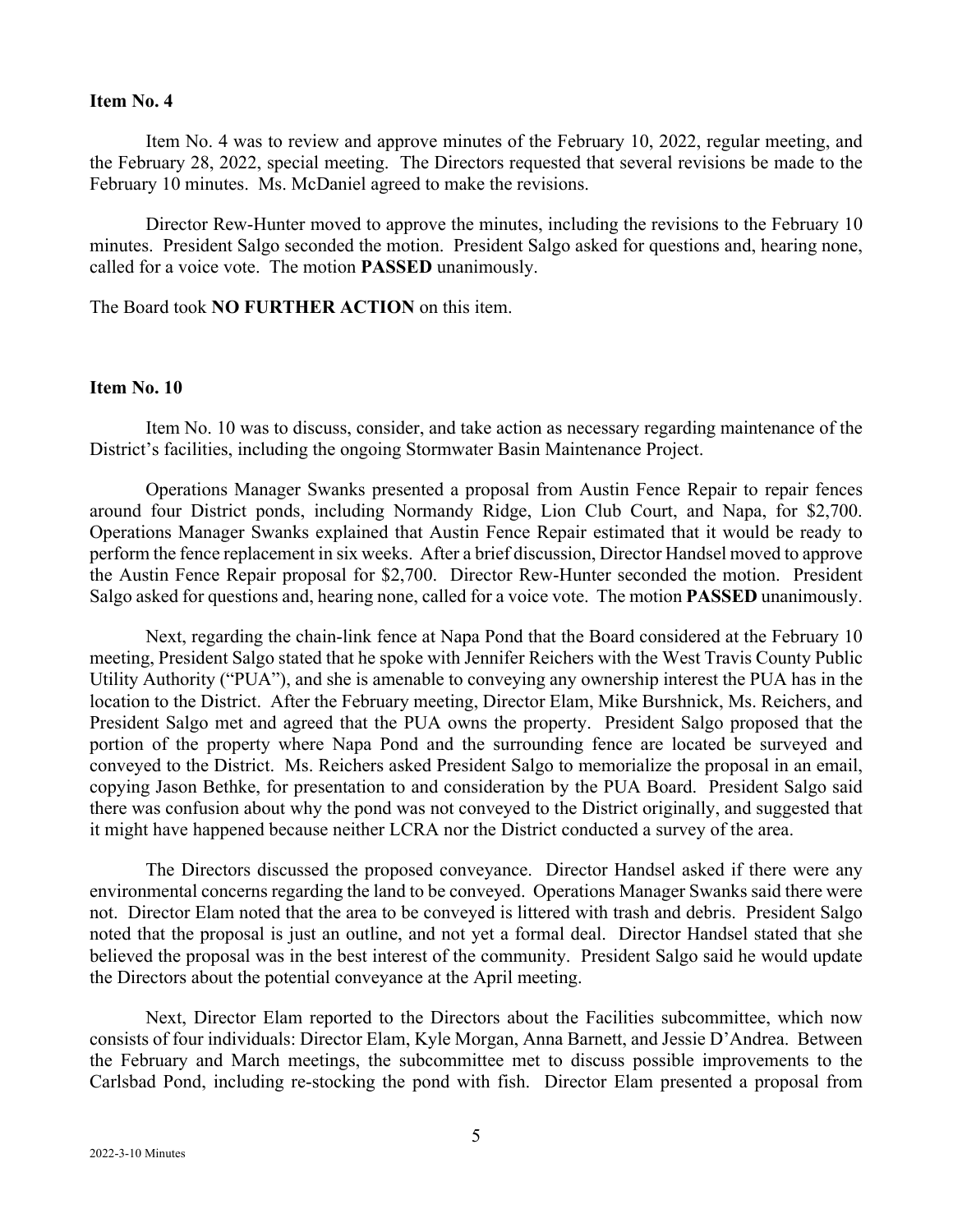Aquatic Features to stock the pond with bluegill, red ear, minnows, catfish, and bass (approximately 30- 50 of each type of fish), for a total of \$561.50. Aquatic Features suggested stocking it soon so the fish have ample time to grow before spawning season. The Directors had a discussion regarding the potential benefits and downsides of stocking the pond. Director Handsel said she thought that the District was not supposed to have fish in the pond because of wastewater runoff, and that fish were first introduced to the pond by a resident who did not tell the District. Operations Manager Swanks stated that Aquatic Features had stocked the pond with carp in the past to eat the algae, and President Salgo noted that the pond was also stocked with fish for the neighborhood children and families. There did used to be a concern about fish and bird waste in the water, but since the pond is filled with raw water, such waste is inevitable anyway. Director Rew-Hunter asked about which budget line item would correspond to stocking the pond. Operations Manager Swanks suggested that it would best fall under "Park Improvements," because "Drainage Pond Maintenance," no longer had the funds.

Director Rew-Hunter made a motion to approve the Aquatic Features proposal to stock the Carlsbad Pond for \$561.50. Director Elam seconded the motion. President Salgo asked for questions and, hearing none, called for a voice vote. The motion **PASSED** unanimously.

Next, Director Elam and Operations Manager Swanks presented options for the Board to consider regarding installation of an aerator in the Lake Pointe Community Pond. Operations Manager Swanks received a \$1,136.00 pre-tax cost estimate to repair the existing aerator. Director Elam proposed that rather than repair the existing aerator for \$1,136.00, the District could consider upgrading and purchasing a fountain instead, for \$6,615.00. Director Elam stated that with the new trail that is being constructed, the pond is more in the view of the public, which is why he would like to make it more aesthetically pleasing. Operations Manager Swanks noted that if a fountain was preferred, the District would need to hire an electrician to inspect whether the current electrical would support the pump. The fountain is advertised to operate in 16-24" of water. Director Rew-Hunter asked how reliable the existing Lake Pointe Community Pond fountain is, and President Salgo explained that it has needed to be replaced about once every ten years.

Tangentially, Director Elam noted that the Board might consider in the future installing a gauge in the Lake Pointe Community Pond to indicate when it is low, because the pond has always been used for irrigation and the water level fluctuates. Operations Manager Swanks stated that Lake Pointe Community Pond uses 500,000 gallons a week and the District loses 300,000 gallons a week to evaporation and irrigation. Operations Manager Swanks regularly asks for water from the LCRA, who receives water from the PUA, to fill the pond for a nominal fee.

At Director Handsel's suggestion, Director Elam made a motion to approve the proposal from Aquatic Features to replace the aerator at the Lake Pointe Community Pond with a fountain aerator for \$6,615.00, contingent on appropriate electrical services. Director Flaws seconded the motion. After a brief discussion, President Salgo called for a voice vote, and the motion **PASSED** unanimously.

The Board took **NO FURTHER ACTION** on this item.

**Item No. 12**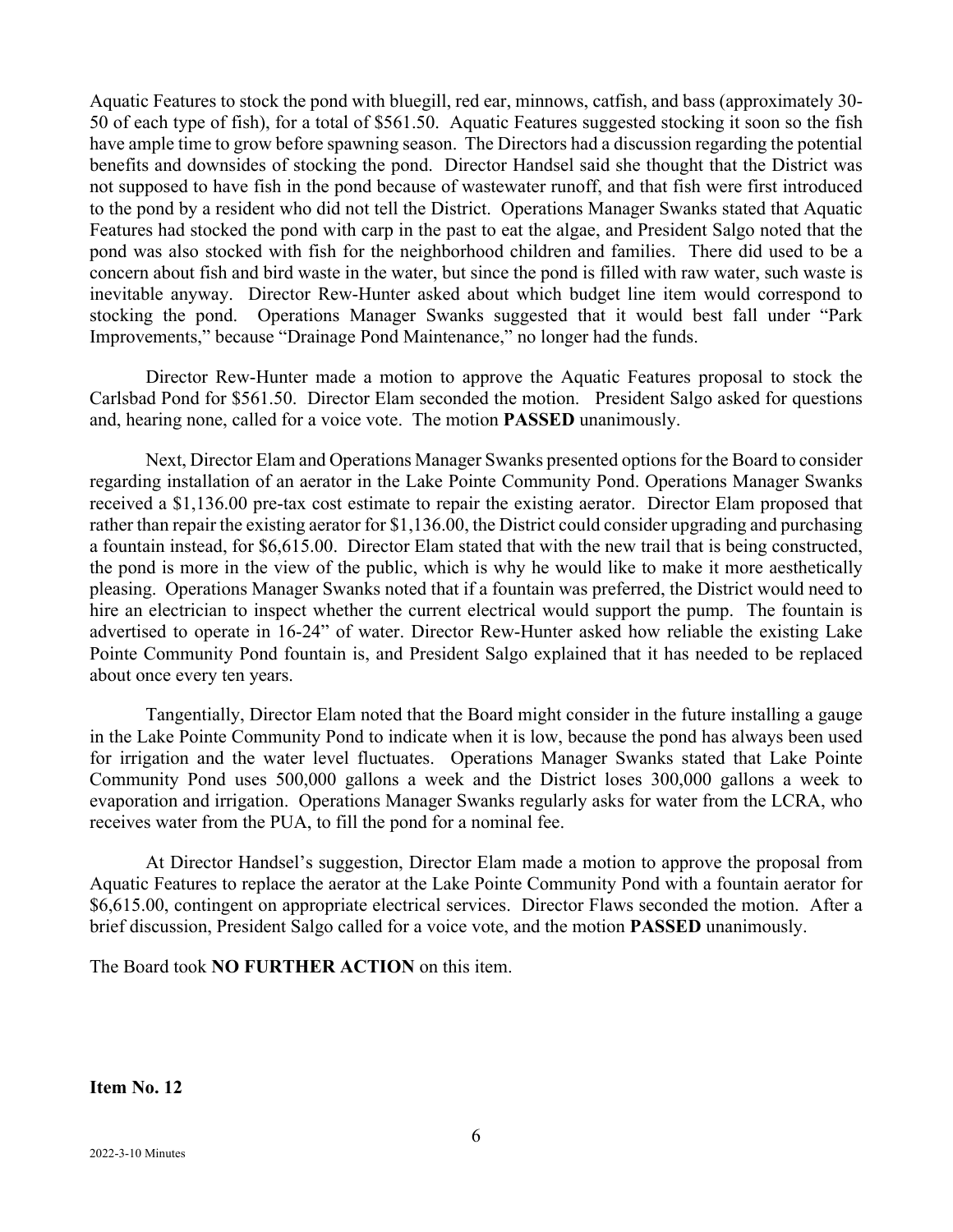Item No. 12 was to discuss, consider, and take action as necessary regarding committees or subcommittees of the District's Board of Directors. Director Flaws proposed creating a Finance subcommittee to provide oversight and information regarding District investments, the budget, and other finance-related concerns.

Director Rew-Hunter made a motion for Director Flaws to head a Finance subcommittee for the District. President Salgo seconded the motion. President Salgo called for a voice vote, and the motion **PASSED** unanimously.

The Board took **NO FURTHER ACTION** on this item.

## **Item No. 11**

Item No. 11 was to discuss, consider, and take action as necessary regarding the Preserve. Operations Manager Swanks stated that he has obtained the signs for the Preserve that the Board requested he purchase, but has not yet installed them. Director Elam suggested placing a QR code on the signs that people could scan with their smart phone to link people to the District's website and the Preserve rules. Operations Manager Swanks agreed to make stickers with a QR code and attach them to the bottom corner of the signs.

Next, President Salgo mentioned that a board on the swim dock was beginning to warp, creating a tripping hazard. Operations Manager Swanks stated that he would repair the board.

The Board took **NO ACTION** on this item.

### **Item No. 13**

Item No. 13 was to discuss, consider, and take action as necessary regarding annual review of the District's investment policy. The District's investment policy was revised, as requested at the February meeting, to add PNC Bank as a depository and to remove BBV Compass as a depository. Noting that the correction had been made, President Salgo signed the TCEQ Filing Affidavit for the policy. With that completed, Ms. McDaniel stated that the District may revisit the Investment Policy, if appropriate, in December 2022.

The Board took **NO ACTION** on this item.

#### **Item No. 14**

Item No. 14 was to discuss, consider, and take action as necessary regarding the District's website. Director Flaws reported that he is trying to streamline the District's website and email as much as possible, and hopes it will be easier to find things in 6 to 9 months.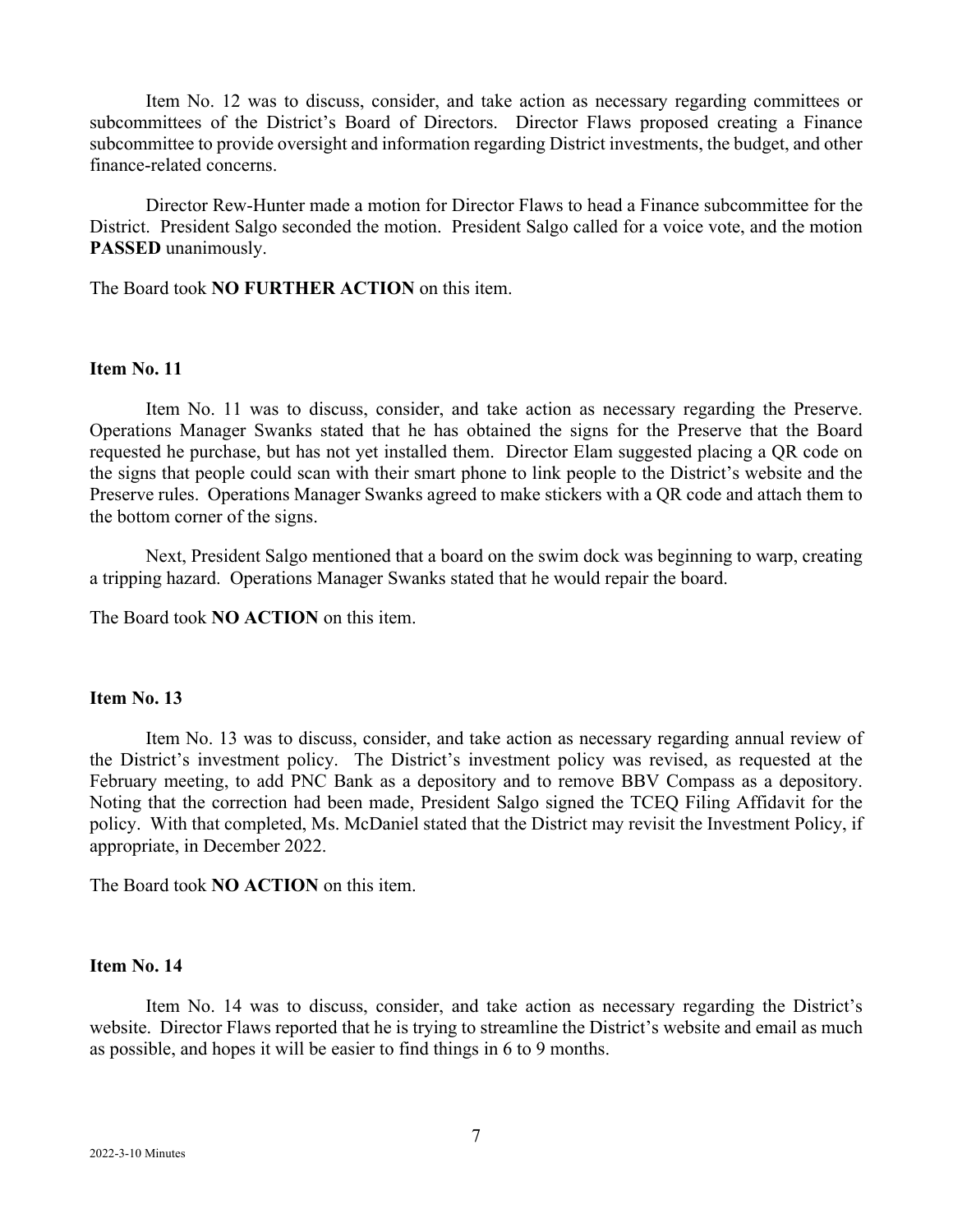The Directors discussed the possibility of shared folders or drives with the District's attorney and the possibility of uploading agendas and historical files to the network. Director Elam did not receive the March Board packet and inquired as to whether it could be posted or saved to the network. Director Elam suggested each director having one email address that corresponds to their Board office (for example, "president@lakepointemud.org"), rather than by the directors' names to reduce the number of email addresses needed by future Boards.

The Board took **NO ACTION** on this item.

## **Item No. 2**

Item No. 2 was to receive public comment on items not on the agenda. There was no public comment.

The Board took **NO ACTION** on this item.

### **Item No. 3**

Item No. 3 was to receive an update from the Lake Pointe Homeowners' Association. No representative of the Pointe HOA attended the meeting.

The Board took **NO ACTION** on this item.

## **Item No. 7**

Item No. 7 was to discuss, consider, and take action as necessary regarding the ongoing activities of the West Travis County Public Utility Agency ("PUA"). Director Flaws agreed to include Jason Bethke, the District's representative to the PUA, on the meeting-invitation list for April. Director Rew-Hunter proposed requesting Mr. Bethke's attendance at the Board meetings going forward. Director Elam agreed that a brief monthly update from Mr. Bethke would be helpful.

Director Elam explained that he has started copying Mr. Bethke on PUA-related emails regarding the District. President Salgo asked that he also be copied on such emails to ensure that he understood what was being communicated, similar to how President Salgo copies Vice-President Handsel on items about which he thinks she should be aware. Similarly, sometimes Ms. McDaniel also needs to be copied, depending on the nature of the communication. President Salgo said that as Board president, he generally wants to be the District's spokesperson to external individuals and entities, as consistency can be compromised by the District having multiple Directors in communication with outside individuals.

The Board took **NO ACTION** on this item.